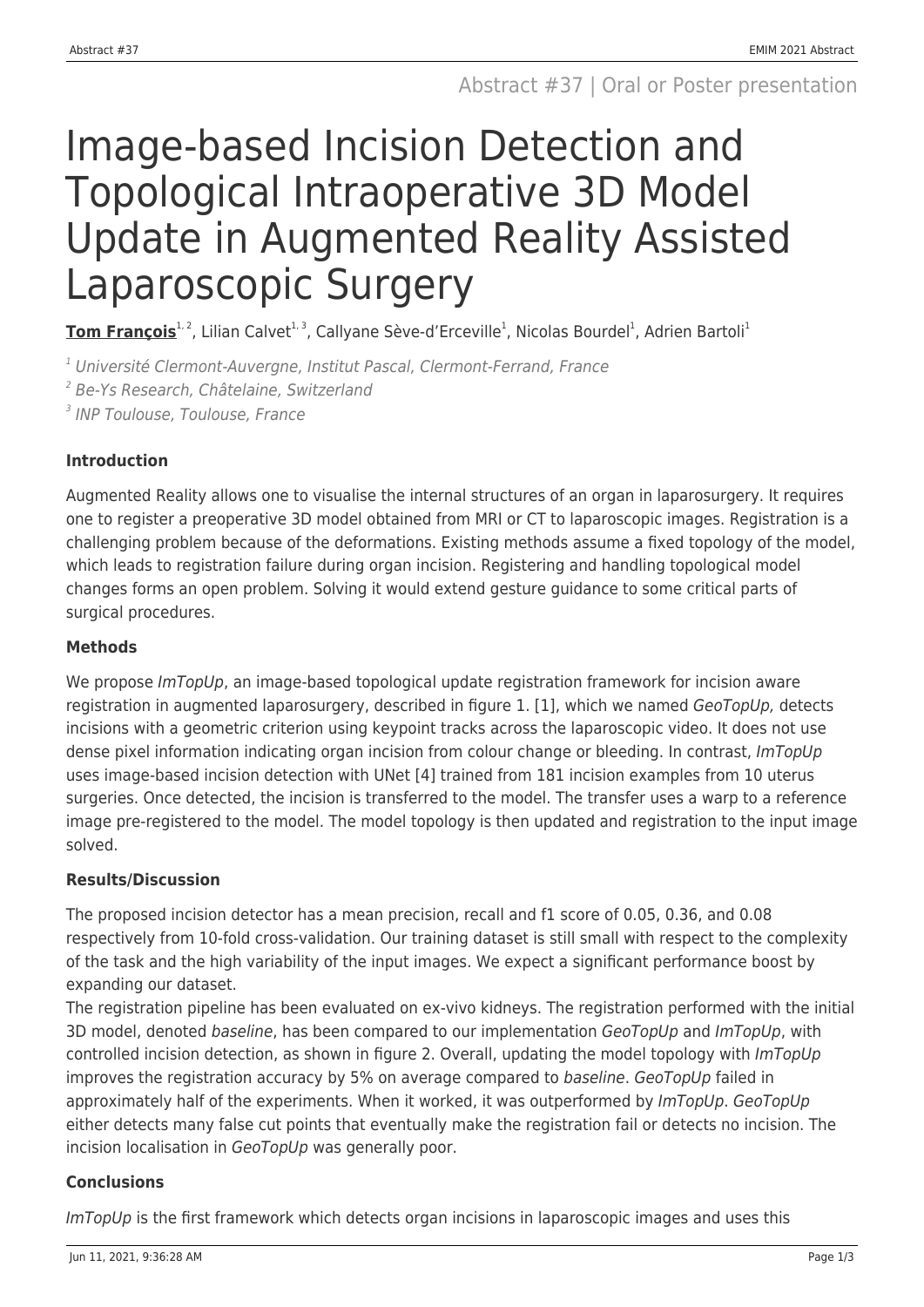information to update the topology of a preoperative 3D model. Our preliminary experiments show that this improves registration accuracy. The location of the bottom of the incision remains imprecise, as shown in figure 2. We now plan to expand our training dataset and to combine  $ImTopUp$  and  $GeoTopUp$  to improve precision and robustness.

#### **Disclosure**

Authors have **no financial interest** or **relationship** to disclose regarding the subject matter of this presentation.

#### **Affix**

#### **References**

[1] Paulus, C.J., Haouchine, N., Kong, S., Soares, R.V., Cazier, D., Cotin, S.:Handling topological changes during elastic registration. IJCARS12(3), 461–470 (2017)

[2] Pizarro, D., Bartoli, A.: Feature-based deformable surface detection with self-occlusion reasoning. International Journal of Computer Vision 97(1), 54–70 (2012)

[3] Collins, T., Pizarro, D., Gasparini, S., Bourdel, N., Chauvet, P., Canis,M., Calvet, L., Bartoli, A.: Augmented reality guided laparoscopic surgery of the uterus. IEEE Transactions on Medical Imaging (2020)

[4] Ronneberger, O., Fischer, P., Brox, T.: U-net: Convolutional networks for biomedical image segmentation. In: MICCAI 2015. pp. 234–241(2015)



#### **Figure 1: Description of the complete proposed registration pipeline ImTopUp.**

Left: Image-based incision detection. Middle: Incision-transfer to the keyframes and topological 3D model update. Right: Registered 3D model projected onto the current frame.